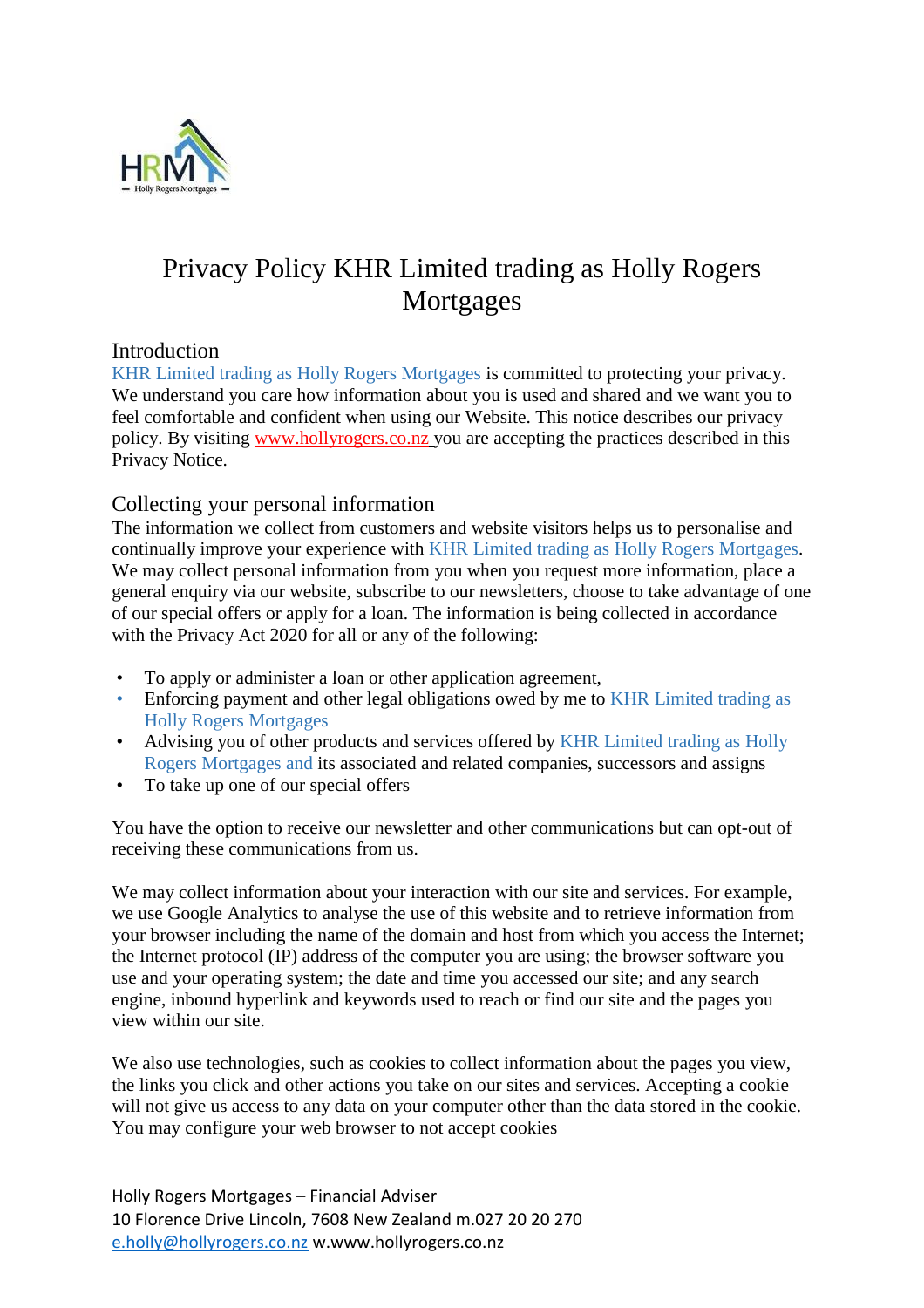## Using your personal information

We do not sell, rent, or lease your personal information to third parties. You can browse [www.hollyrogers.co.nz](http://www.hollyrogers.co.nz/) without telling us who you are or revealing any personal information about yourself.

It is always your choice whether to receive marketing and promotional information from us or not. It is our policy to make any member inactive from our database or mailing list upon the members' request. Please contact us if you wish to opt-out of receiving communications from KHR Limited trading as Holly Rogers Mortgages.

We may use your collected information to:

- Process your application;
- Verify your identity;
- Communicate with you and to send you information by email, postal mail or other means about our products, services and promotions, where you agree to receive such information;
- Help us learn more about your browsing preferences and personalise this website in accordance with your preferences;
- Analyse trends and statistics. This information is only used for statistical purposes and to help us enhance the customer experience. We use Google Analytics which generates statistical and other information about website use by means of cookies, which are stored on users' computers. The information generated is used to create reports about the use of the website. Google will store this information. Google's privacy policy is available at google.com/privacypolicy.html
- Improve or update this website and our products/services;
- Protect the security or integrity of our website and our business;
- Respond to your enquiries and communicate with you if necessary;

## Sharing your personal information

Except as described in this statement, we will not disclose your personal information outside of KHR Limited trading as Holly Rogers Mortgages or to any third parties without your consent. Otherwise, we will only release accounts and other personal information when we believe release is appropriate to comply with law, facilitate court proceedings, enforce, or apply our terms and conditions; or protect the rights, property, or safety of KHR Limited trading as Holly Rogers Mortgages, our users, or others.

## Accessing your personal information

You are entitled to request access to, and (if required) correction of, any personal information held about you by KHR Limited trading as Holly Rogers Mortgages.

## Security of your personal information

We take website security extremely seriously, and always endeavour to provide a secure safe platform on which to conduct online applications and transactions.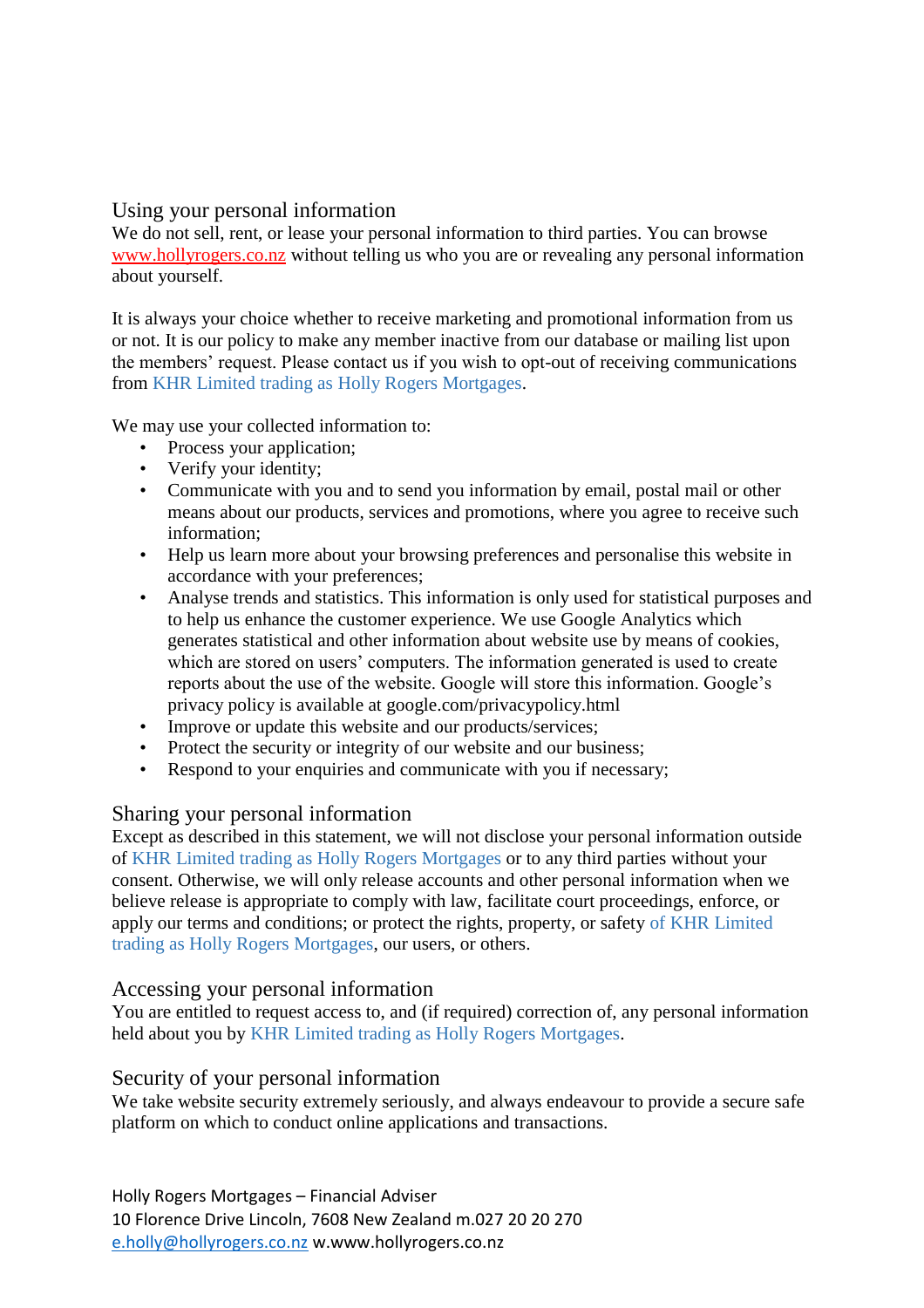# Retention of Data

KHR Limited trading as Holly Rogers Mortgages will retain your personal data to the extent necessary to comply with our legal obligations (for example, if we are required to retain your data to comply with applicable laws), resolve disputes and enforce our legal agreements and policies. KHR Limited trading as Holly Rogers Mortgages will also retain usage data to strengthen the security or to improve the functionality of our Service, or we are legally obligated to retain this data for longer periods.

# Communication Preferences

You can stop the delivery of future promotional email from KHR Limited trading as Holly Rogers Mortgages by following the specific instructions in the email you receive. You can subscribe or unsubscribe to newsletters and other forms of communications including special draws, surveys, contests, and service-related announcements by following the instructions in the communications you receive or KHR Limited trading as Holly Rogers Mortgages directly. These choices do not apply to the receipt of mandatory service communications that are considered part of KHR Limited trading as Holly Rogers Mortgages.

# Statistical information and cookies

We may collect statistical information about your visit to help us improve the site. This information is aggregated and doesn't identify you personally. It includes:

- your IP address
- the search terms you used
- the pages you visited on our site and the links you clicked on
- the date and time you visited the site
- the referring site (if any) from which you clicked through to this site
- your operating system, for example, Windows XP, Mac OS X
- the type of web browser you use, such as Internet Explorer, Chrome or Mozilla Firefox, other things like your screen resolution and the language setting of your browser.

## Use of statistical information

The statistical information referred to above can be viewed by site administrators and certain other KHR Limited trading as Holly Rogers Mortgages. It may also be shared with other government agencies.

## Google Analytics

We use Google Analytics on our website to track your actions and help us optimise our site for conversions and usability. While we can see data gathered over a timeframe, we do not collect personally identifying information from any source as part of the terms of service of Google Analytics.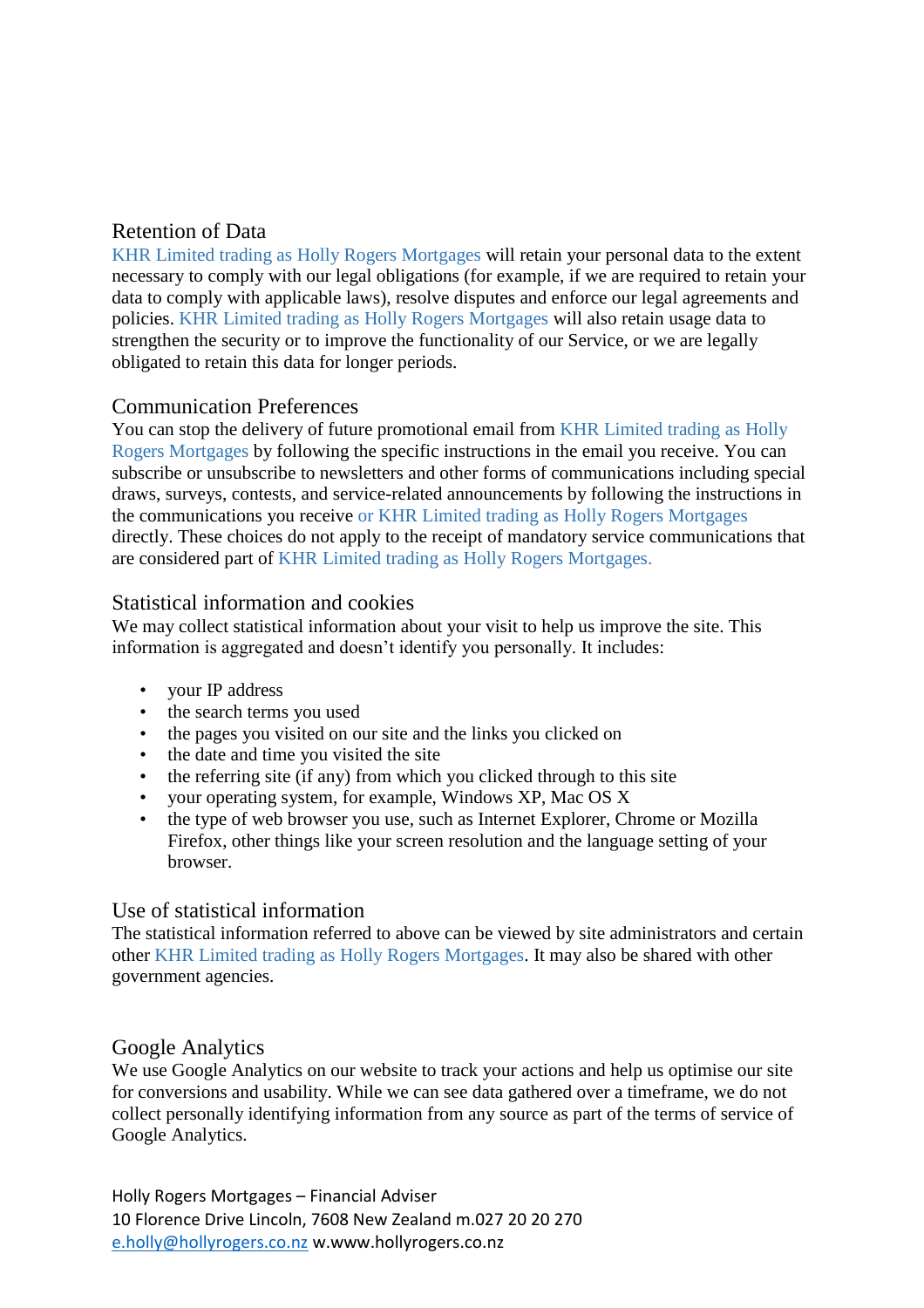A condition of our use of Google Analytics is that we make reasonable endeavours to bring to your attention the following statement:

*"This website uses Google Analytics, a web analytics service provided by Google, Inc. ("Google"). Google Analytics uses "cookies", which are text files placed on your computer, to help the website analyse how users use the site. The information generated by the cookie about your use of the website (including your IP address) will be transmitted to and stored by Google on servers in the United States. Google will use this information for the purpose of evaluating your use of the website, compiling reports on website activity for website operators and providing other services relating to website activity and internet usage. Google may also transfer this information to third parties where required to do so by law, or where such third parties process the information on Google's behalf Google will not associate your IP address with any other data held by Google. You may refuse the use of cookies by selecting the appropriate settings on your browser, however, please note that if you do this you may not be able to use the full functionality of this website. By using this website, you consent to the processing of data about you by Google in the manner and for the purposes set out above."* 

We have implemented Google Analytics demographic and interest reporting based on the Google Display Network in order to provide information about users that is used to optimise our website. Any data collected by Google for the purpose of Google Analytics will be treated according [to Google's Privacy Policy,](https://policies.google.com/privacy?hl=en-US) if you would like to opt-out of being tracked by Google Analytics, then you can do so using the **Google Analytics Opt-out Browser Add-on.** 

## Do Not Track

If you are using a modern browser, you have the option to enable a "Do Not Track" feature in the browser's privacy settings. This has no effect on whether we collect any information you directly submit to us but may restrict our ability to measure your anonymous path through our website or certain information about your browser/operating system.

This site generates persistent session cookies (that is, they have an expiry date and are removed on that date) for the purpose of monitoring site usage. The cookies don't collect personal information. You can disable them or clear them out of your web browser without affecting your ability to use the Site.

#### Display of Advertising & Marketing

From time to time, we may display ads on our site and the sites of our advertising partners. When we display online advertisements to you, we may place a persistent cookie on your computer in order to recognise your computer each time we display an ad to you. This enables us to compile information over time about where you, or others who are using your computer, saw and/or clicked on the advertisements we display.

We use this information to make predictions about your characteristics, interests, or preferences and to display targeted advertisements that we believe may be of interest to you.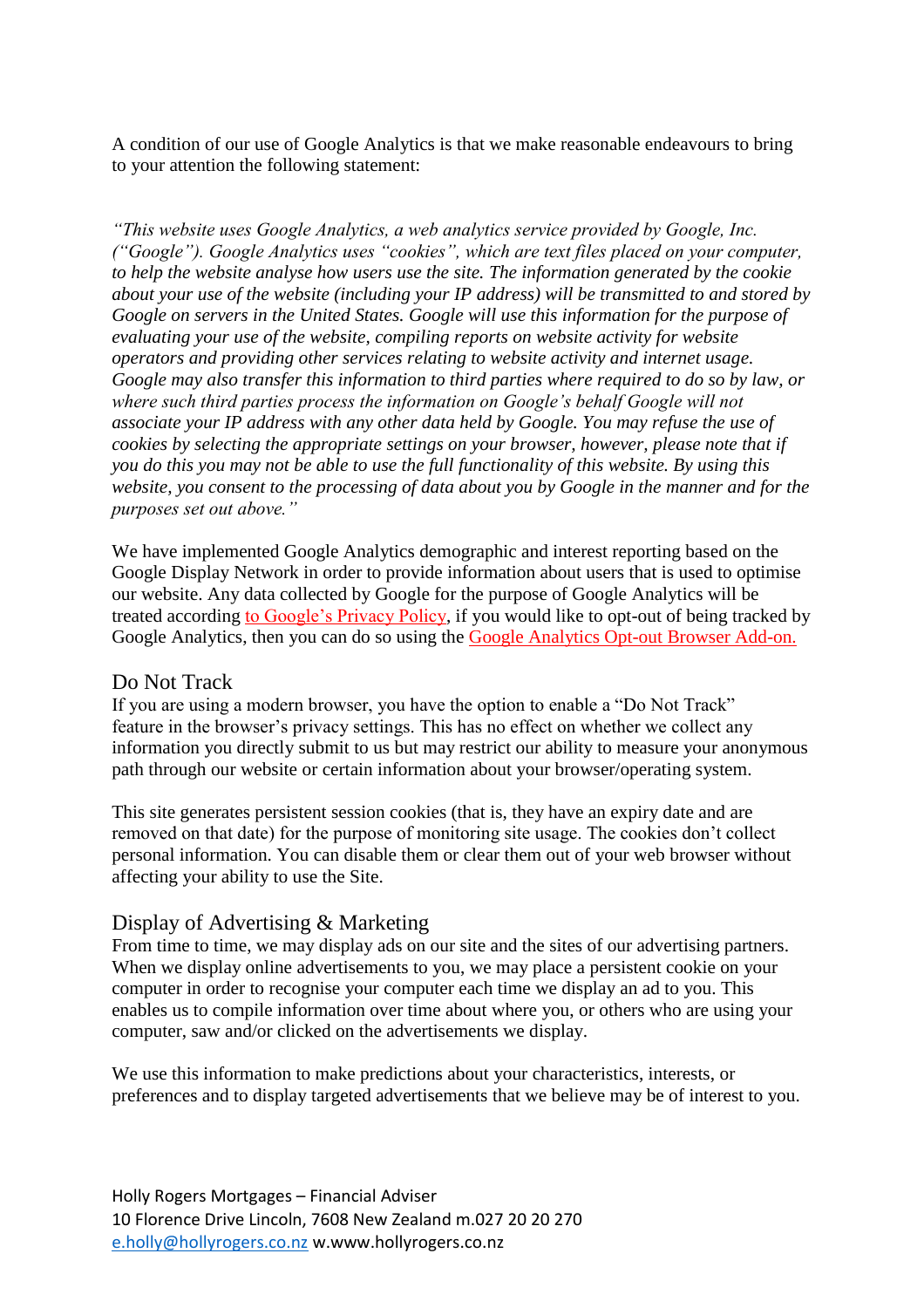## Linking to 3rd Party Websites

When you click on links and banners on our site that take you to third-party websites, you will be subject to the third party's privacy policies. While we support the protection of privacy on the Internet, KHR Limited trading as Holly Rogers Mortgages cannot be responsible for the actions of any third-party web sites

## Controlling Unsolicited Email (Spam)

KHR Limited trading as Holly Rogers Mortgages is concerned about controlling unsolicited commercial email, or "spam." We will not sell, lease, or rent our email customer lists to third parties.

While we continue to actively review and implement new technology, there is no currently available technology that will totally prevent the sending and receiving of unsolicited email. Using junk email tools and being cautious about the sharing of your email address while online will help reduce the amount of unsolicited email you receive.

## Changes in Privacy Policy

We reserve the right to change this privacy policy from time to time by publishing the revised privacy policy on our website. We encourage you to check this policy regularly for any modifications or updates. Your continued use of our services after any changes have been posted on our website indicates your acceptance of those changes.

KHR Limited trading as Holly Rogers Mortgages welcomes your comments regarding this privacy statement. If you have any questions regarding our privacy policy or any matter, please contact us via:

Privacy Officer Holly Rogers Mortgages 10 Florence Drive, Lincoln, Christchurch 7608 Email: holly@hollyrogers.co.nz Phone: 027 20 20 270

## If you have a privacy complaint

If you're not satisfied with our response to any privacy-related concern you may have, you can contact the Privacy Commissioner.

Click here for: [Contact details for the Office of the Privacy Commissioner](https://www.privacy.org.nz/about-us/contact/)

## Comprehensive Website Disclaimer

This website provides you with general information that is true and accurate to the best of KHR Limited trading as Holly Rogers Mortgages knowledge. We advise you that: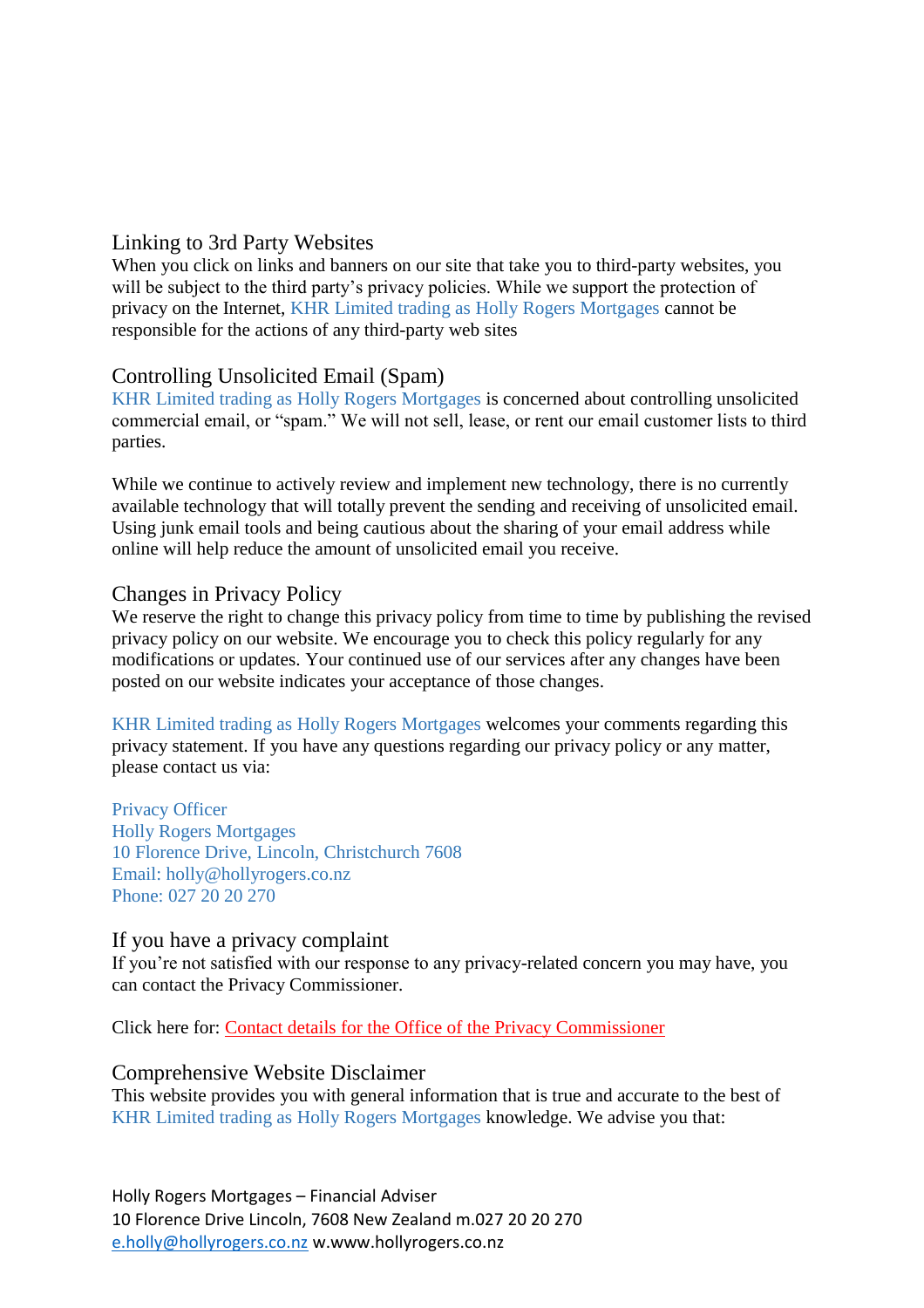## General information only

The information on this website is general in nature and is not intended to be personalised financial advice. You should consult a professional financial adviser before making any financial decisions or taking any action based on the information on this website.

## No liability

KHR Limited trading as Holly Rogers Mortgages does not accept any liability for any loss or damage arising from the use of this website. This does not prejudice your statutory rights.

## Accuracy of information

While KHR Limited trading as Holly Rogers Mortgages has taken all reasonable care to ensure the information on this website is accurate, errors and omissions may occur. We do not accept any responsibility for any inaccuracy, error or omission in the website's content, or for any loss caused to anyone from relying on that information. We may change, delete, add to or otherwise amend the information published on this website without notice.

## Historical information

Any reference on this website to historical information and performance of a product or service may not necessarily be a good guide to future performance. You are solely responsible for any loss caused from relying on such information.

#### Third Party websites

This website may contain links to other websites which are not under our control. KHR Limited trading as Holly Rogers Mortgages has no knowledge of or control over the content, and availability of those websites, or their privacy practices. We do not sponsor, recommend, or endorse the content of other websites linked to, or referenced from, this website.

## New Zealand law

The information on this website has been prepared to comply with and is governed by New Zealand law. It is only intended for use by persons within New Zealand's jurisdiction. KHR Limited trading as Holly Rogers Mortgages does not make any representation that the information on this website complies with the law in any other country.

## **Cybersecurity**

Although we regularly update our cybersecurity and virus protection software, we do not guarantee that our website will be free from viruses or other malicious interference (such as spyware, malware, adware, ransomware and worms) that can damage your computer system and access your data.

#### Continuous access

We do our best to keep this website running smoothly. However, we do not guarantee that access to the website will be uninterrupted. We accept no liability for any loss caused by the website being temporarily unavailable either during its planned maintenance or due to technical or other issues beyond our control.